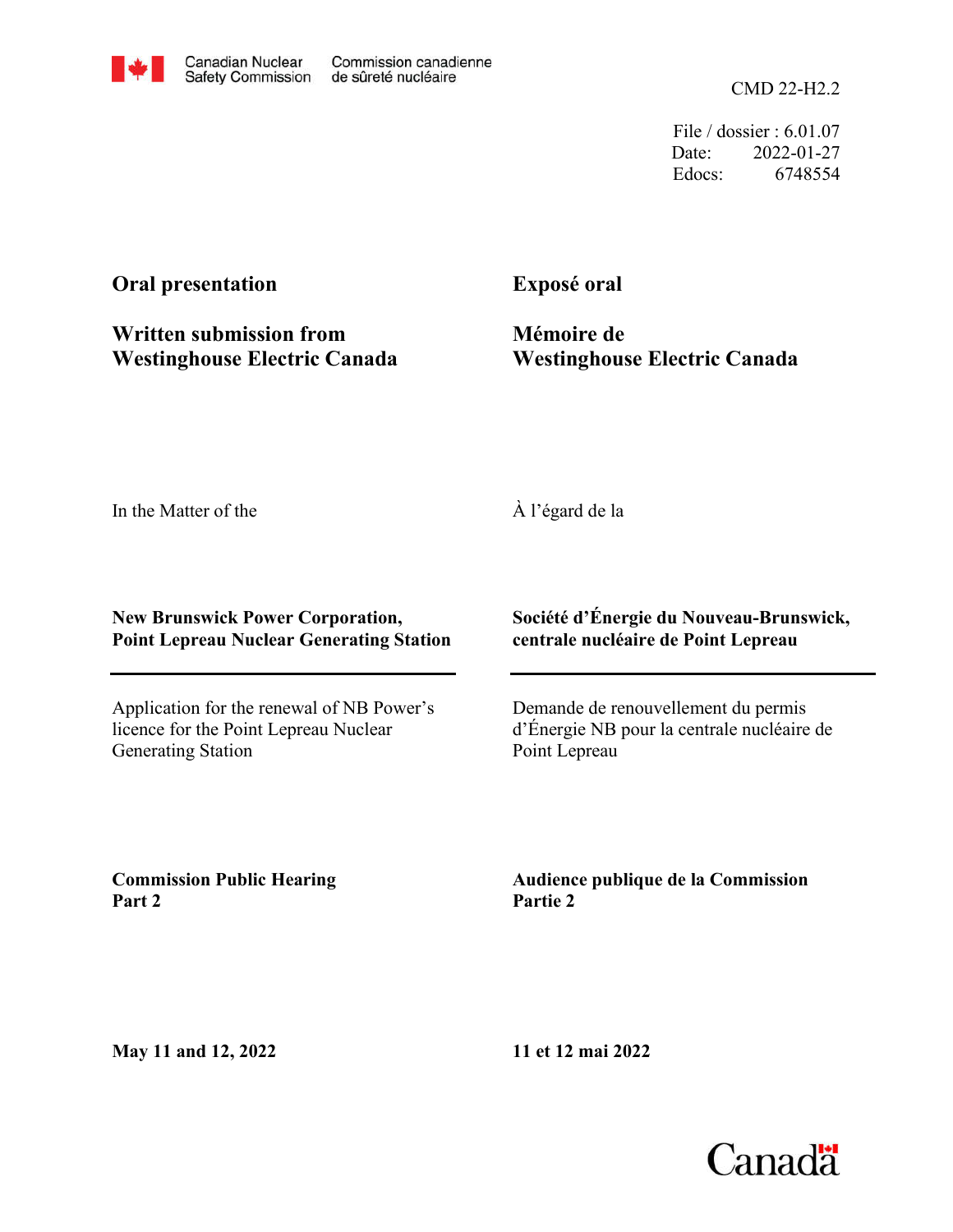

Westinghouse Electric Canada Inc. 161 Bay Street, Suite 2700 Toronto, Ontario Canada, M5J 2S1

Senior Tribunal Officer, Secretariat Canadian Nuclear Safety Commission 280 Slater Street Ottawa, Ontario, K1P 5S9 Email: cnsc.interventions.ccsn@canada.ca

Date: January 28, 2022

## Re: Notice of Interest to Participate at CNSC Public Hearing 2022-H-02 and Written Submission in support of NB Power's PLNGS License Renewal.

Dear Senior Tribunal Officer and Commission members,

As president of Westinghouse Electric Canada, I am pleased to submit this letter in support of New Brunswick Power's (NB Power) License Renewal Application for Point Lepreau's Nuclear Generating Station (PLNGS). We are interested to participate as an intervenor in writing and by making an oral presentation during the Public Hearing 2022-H-02.

Westinghouse firmly believes that nuclear power generation provides safe, reliable, low-carbon baseload electricity generation. The Government of Canada considers nuclear power essential to achieve Canada's net-zero targets. NBP's PLNGS is a foundational piece to the country's clean energy goals, supplying clean power to meet over a third of the province's electricity needs.

Our support for NB Power's PLNGS license renewal is based primarily on three important considerations.

First, we have witnessed NB Power's dedication to building a qualified and competent workforce of over 900 employees. Their commitment to safety and to continuous learning is paramount to ensuring the safe and reliable operation of the PLNGS. NB Power has continuously demonstrated a strong nuclear safety culture through every interaction with Westinghouse over virtual meetings, site visits, and the execution of various projects.

Second, NB power has completed significant upgrades to the PLNGS starting with a major life extension and followed by a series of asset management and long-term operation strategic initiatives. These were completed to ensure the continued safe, reliable and sustainable operation of the PLNGS. For example, NB Power has completed an initiative to benchmark and assess compliance to the latest CSA standards and has implemented changes to ensure compliance is maintained. Furthermore, NB Power has a comprehensive program in place to ensure all systems, structures and components are fit for service and that they are actively monitored and maintained. Westinghouse is supporting NB Power with various related activities including equipment reliability assessments and the management of critical spares.